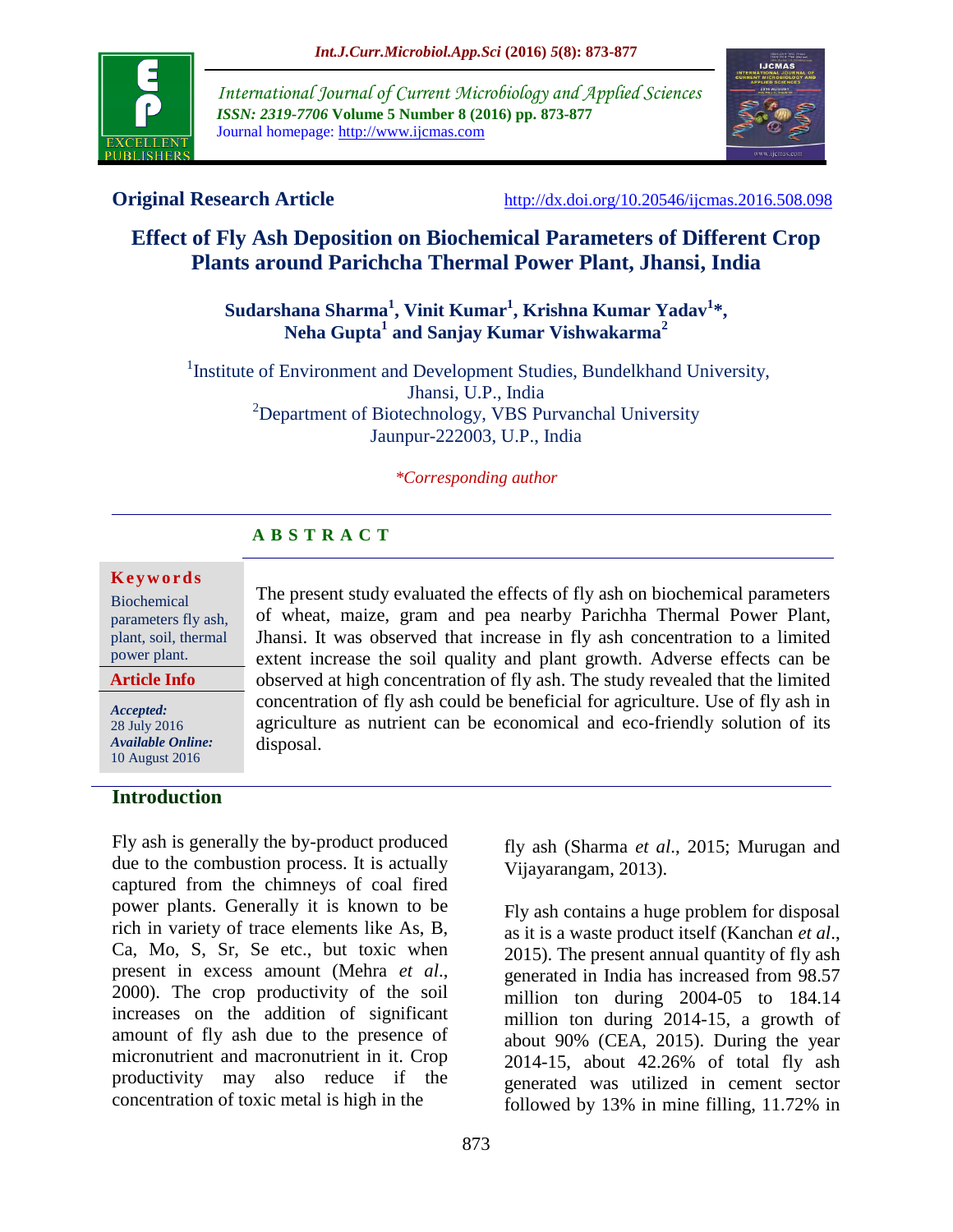making bricks and tiles, 10.77% in reclamation of low lying areas, 9.56% in ash dyke raising, 3.32% in roads and embankments, 1.93% in agriculture, 0.74% in concrete, 0.01% in hydro power sector and 6.70% in others etc. (CEA, 2015).

The present study involves the evaluation of effect of fly ash on biochemical parameters of crop plants growing nearby Parichha Thermal Power Plant, Jhansi.

## **Materials and Methods**

## **Collection of samples**

Fresh leaves of wheat, maize, gram and pea from mature plants were collected from five different sites around Parichha Thermal Power Plant, Jhansi. Five replicate of each sample was collected from each site to minimize the sampling error. Samples were collected in polyethylene bags, labeled accordingly and brought to the laboratory for the biochemical analysis. The study was done for consecutively three years i.e. 2010- 2013.

## **Biochemical study**

Total chlorophyll and carotenoid content were estimated by Arnon, 1949. The amount of protein was estimated by the method of Lowry *et al*., 1951.

### **Results and Discussion**

The results obtained for all biochemical parameters in various plants during 2010- 2013 are presented in table 1, 2 and 3 respectively.

## **Chlorophyll**

Chlorophylls are essential components for photosynthesis and occur in chloroplast as green pigments in all photosynthetic plant tissues (Rao, 2015). The chlorophyll

contents were ranged between 1.10 to 1.59 (2010-11), 1.12 to 1.88 (2011-12), 1.24 to 1.95 (2012-13) in wheat, 0.95 to 1.75 (2010- 11), 1.13 to 1.75 (2011-12), 1.29 to 1.95 (2012-13) in maize. Similar pattern was also observed in gram and pea. It is noticeable that chlorophyll content is increasing regularly. It might be due to the presence of high concentration of nitrogen, potassium, magnesium and phosphorous in fly ash which is regularly depositing in the soil nearby Parichha Thermal Power plant. Similar results were also reported in *Coelus forskohlii* and *Andrographis paniculata* (Sinha *et al*., 2013).

# **Carotenoids**

Carotenoids are colourful organic pigments found in chloroplasts and chromoplasts of plants. These pigments may elevate the photosynthetic activity, which resulted in improved growth and yield of plant (Khan and Khan, 1996). The result shows the elevation of carotenoid content during 2010- 11 and 2011-12 while it is declining during 2012-13 in all cereals. The carotenoid content is increasing due to presence of utilizable plant nutrients like sulphate, phosphorous, potassium, calcium, boron, magnesium, manganese etc. in fly ash. Increasing trend of carotenoid in maize is also recorded by Agarwal, 2005.

## **Protein**

Protein concentration was recorded 13.2% to 18.9% in wheat, 20.5% to 25.6% in maize, 12.2% to 21.5% in gram and 18.2% to 19.8% in pea during 2010-11. The protein concentration was increased during 2011-12. It was recorded 19.4% to 22.2% in wheat, 22.6% to 27.5% in maize, 17.2% to 19.5% in gram and 21.9% to 24.8% in pea. It was increased again in 2012-13 and found 15.5% to 19.3% in wheat, 21.2% to 28.6% in maize, 24.2% to 29.9% in gram and 19.2%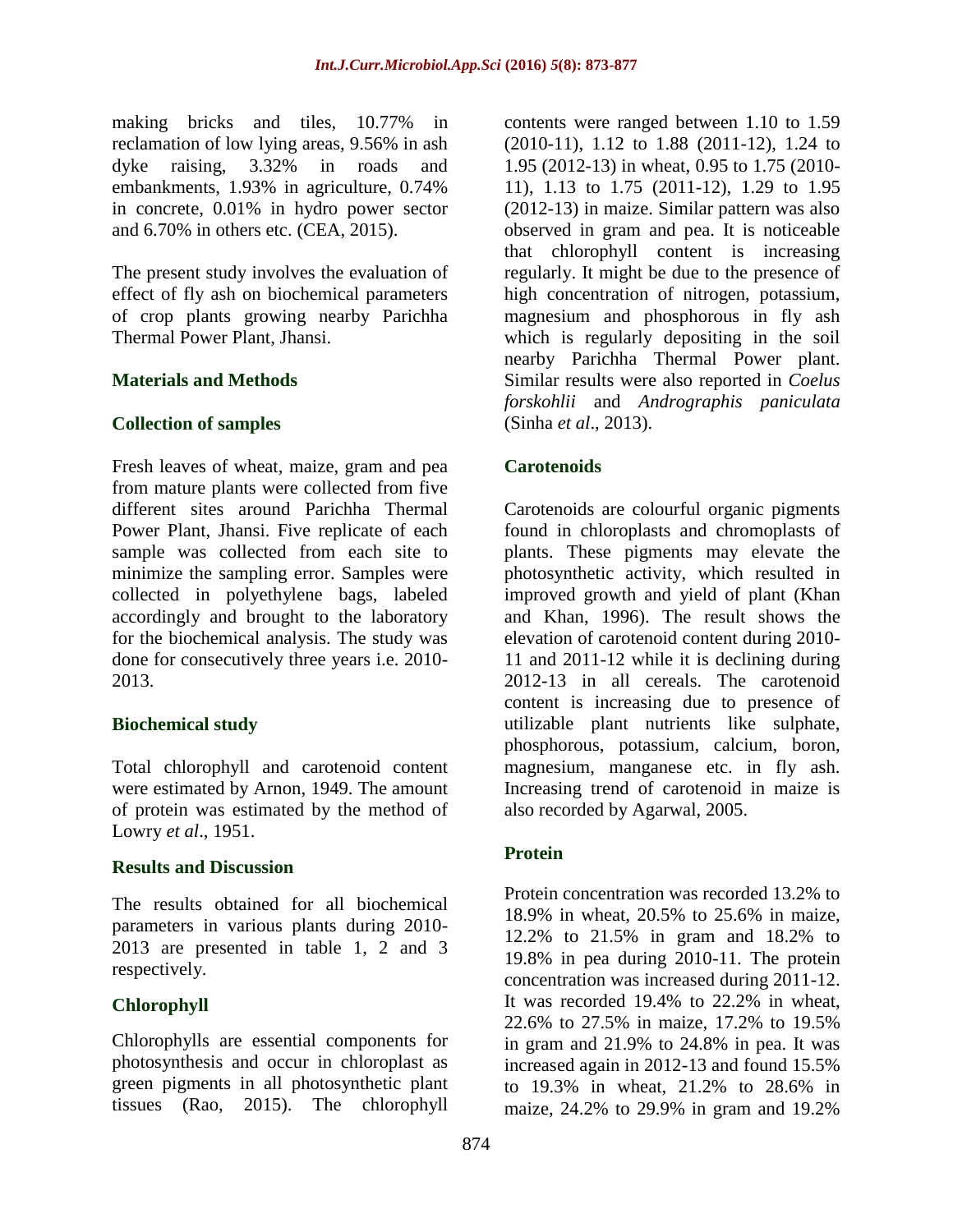to 29.7% in pea. Protein concentration showed a remarkable increase consistently, which suggests synthesis of some new

proteins which helps the affected plants to combat the stress induced by fly ash.

# **Table.1** Different biochemical parameters in various crops around Parichha Thermal Power Plant during 2010-2011

| <b>Plant</b> |                |                | <b>Total chlorophyll</b><br>(mg/g of FW) |      |                |      |      | <b>Carotenoids</b><br>(mg/g of FW) |      |                | <b>Protein</b><br>$($ %) |                |                |           |                |
|--------------|----------------|----------------|------------------------------------------|------|----------------|------|------|------------------------------------|------|----------------|--------------------------|----------------|----------------|-----------|----------------|
|              | S <sub>1</sub> | S <sub>2</sub> | S <sub>3</sub>                           | S4   | S <sub>5</sub> | S1   | S2   | S <sub>3</sub>                     | S4   | S <sub>5</sub> | S <sub>1</sub>           | S <sub>2</sub> | S <sub>3</sub> | <b>S4</b> | S <sub>5</sub> |
| Wheat        | 1.10           | . 19           | 1.52                                     | 1.45 | .59            | 0.11 | 0.13 | 0.17                               | 0.14 | 0.15           | 13.2                     | 14.5           | 18.9           | 15.4      | 15.3           |
| Maize        | 0.95           | .05            | 1.75                                     | 1.12 | .32            | 0.15 | 0.16 | 0.18                               | 0.17 | 0.17           | 20.5                     | 22.5           | 25.6           | 22.9      | 23.5           |
| Gram         | 2.00           | 2.04           | 2.35                                     | 2.15 | 2.25           | 0.20 | 0.21 | 0.25                               | 0.21 | 0.22           | 12.2                     | 12.5           | 21<br>.5       | 15.2      | 19.9           |
| Pea          | 1.56           | .60            | 1.98                                     | 1.75 | .68            | 0.15 | 0.18 | 0.22                               | 0.19 | 0.20           | 18.5                     | 18.9           | 19.8           | 18.2      | 18.7           |

| Table.2 Different biochemical parameters in various crops around Parichha Thermal Power |
|-----------------------------------------------------------------------------------------|
| Plant during $2011 - 12$                                                                |

| <b>Plant</b> |                |                | <b>Total chlorophyll</b><br>(mg/g of FW) |      |                | <b>Carotenoids</b><br>(mg/g of FW) |                |                |      |                | <b>Protein</b><br>$($ %) |      |                |      |                |
|--------------|----------------|----------------|------------------------------------------|------|----------------|------------------------------------|----------------|----------------|------|----------------|--------------------------|------|----------------|------|----------------|
|              | S <sub>1</sub> | S <sub>2</sub> | S <sub>3</sub>                           | S4   | S <sub>5</sub> | S1                                 | S <sub>2</sub> | S <sub>3</sub> | S4   | S <sub>5</sub> | S <sub>1</sub>           | S2   | S <sub>3</sub> | S4   | S <sub>5</sub> |
| Wheat        | 1.12           | .22            | 1.75                                     | .62  | l.88           | 0.21                               | 0.22           | 0.45           | 0.27 | 0.56           | 19.4                     | 19.9 | 21.5           | 20.3 | 22.2           |
| Maize        | 1.13           | .42            | 1.68                                     | 1.50 | 1.75           | 0.19                               | 0.25           | 0.38           | 0.28 | 0.55           | 22.6                     | 25.5 | 25.5           | 26.9 | 27.5           |
| Gram         | 2.20           | 2.25           | 2.69                                     | 2.56 | 2.85           | 0.26                               | 0.35           | 0.35           | 0.35 | 0.55           | 17.2                     | 18.2 | 18.9           | 18.5 | 19.5           |
| Pea          | 1.42           | .95            | 2.11                                     | .98  | 2.18           | 0.24                               | 0.28           | 0.48           | 0.38 | 0.59           | 21.9                     | 22.5 | 24.2           | 22.7 | 24.8           |

# **Table.3** Different biochemical parameters in various crops around Parichha Thermal Power Plant during 2012-13

| <b>Plant</b> |                |                | <b>Total chlorophyll</b><br>$(mg/g \text{ of } FW)$ |      |                |                |                | <b>Carotenoids</b><br>$(mg/g \text{ of } FW)$ |      |                | <b>Protein</b><br>$\frac{6}{6}$ |                |                |      |                |  |
|--------------|----------------|----------------|-----------------------------------------------------|------|----------------|----------------|----------------|-----------------------------------------------|------|----------------|---------------------------------|----------------|----------------|------|----------------|--|
|              | S <sub>1</sub> | S <sub>2</sub> | S <sub>3</sub>                                      | S4   | S <sub>5</sub> | S <sub>1</sub> | S <sub>2</sub> | S <sub>3</sub>                                | S 4  | S <sub>5</sub> | S <sub>1</sub>                  | S <sub>2</sub> | S <sub>3</sub> | S4   | S <sub>5</sub> |  |
| Wheat        | l.24           | 1.25           | 1.76                                                | 1.84 | 1.95           | 0.24           | 0.25           | 0.27                                          | 0.33 | 0.35           | 15.5                            | 15.6           | 17.8           | 18.5 | 19.3           |  |
| Maize        | 1.29           | 1.45           | 1.75                                                | 1.84 | 1.95           | 0.25           | 0.26           | 0.28                                          | 0.27 | 0.29           | 21.2                            | 28.6           | 24.5           | 24.8 | 25.9           |  |
| Gram         | 1.22           | 1.44           | 1.85                                                | 2.25 | 2.55           | 0.30           | 0.31           | 0.32                                          | 0.35 | 0.39           | 24.2                            | 26.8           | 28.8           | 29.2 | 29.9           |  |
| Pea          | 1.98           | 2.08           | 2.35                                                | 2.55 | 2.80           | 0.32           | 0.38           | 0.38                                          | 0.44 | 0.49           | 19.2                            | 20.8           | 21.<br>$.5\,$  | 25.5 | 29.7           |  |

The similar observations were also reported in Medicago sativa (Chakraborty, 2009), Brassica juncea (Gautam *et al*., 2012) and Caulerpa scalpelliformis (Sornalakshmi and Kumar, 2014). Soil metabolic activities, activities of amylase, invertase and protease,

chlorophyll a and b, carotenoid and protein content are increases in fly ash amended soil (Bhandari, 2006; Bozkurt and Karacal, 2001; Rai *et al*., 2003).

In conclusion, the present study concluded that fly ash could be beneficial in improving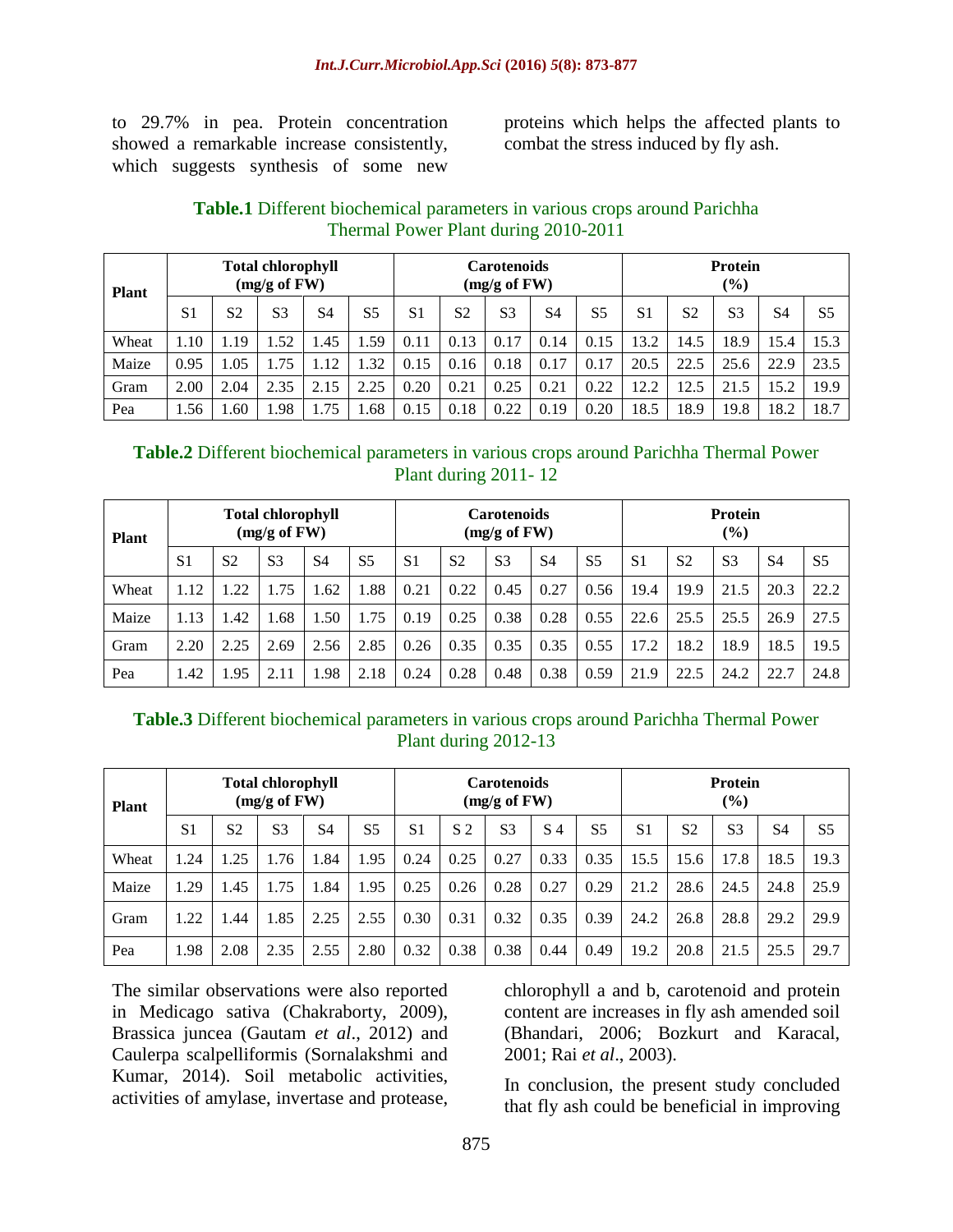plant growth and soil quality at a limited extent. But if it used in excess amount it could results vice versa. Utilization of fly ash in agriculture fields can also be one more strategy of fly ash management.

## **Acknowledgement**

The authors are thankful to University Grants Commission, New Delhi, India for their financial assistance of this study. Authors are also thankful to Department of Biochemistry, Bundelkhand University, Jhansi to provide necessary facilities to complete this study.

# **References**

- Agarwal, S.K. 2005. Wealth from waste. A.P.H. Publishing Corporation, New Delhi. pp. 67-94.
- Arnon, D.I. 1949. Copper enzymes in isolated chloroplast, polyphenol oxidase in *Beta vulgaris*. *Plant Physiol.,* 1-15.
- Bhandari, K. 2006. Studies on the effect of fly ash and plant hormones treated soil in the increased protein and amino acid content in the seeds ground nut. *Asian J. Chem.,* 20: 15.
- Bozkurt, M.A. and Karacal, I. 2001. Quantitative relationship between nutrient contents and oil quality of sunflower seed. *J. Food & Sci. Technol.,* 38(6), 635-638.
- CEA. 2015. Report on fly ash generation at coal/lignite based thermal power stations and its utilization in the country for the year 2014-15. Central Electricity Authority, New Delhi.
- Chakraborty, S., Solanki, R., Dave, J., Rana, S., Kumar, R.N. and Bhattacharya, T. 2009. Effect of airborne fly ash deposition on morphology and biochemcical parameters of Medicago sativa L. and Brassica

juncea. *Res. Environ. Life Sci.,* 2(1): 13-16.

- Gautam, S., Singh, A., Singh, J. and Shikha. 2012. Effect of flyash amended soil on growth and yield of Indian mustard *(Brassica juncea*. *Adv. Biores.,* 3(4), 39-45.
- Kanchan, S., Kumar, V., Yadav, K.K., Gupta, N., Arya, S. and Sharma, S. 2015. Effect of fly ash disposal on ground water quality near Parichha Thermal Power Plant, Jhansi: a case study. *Curr. World Environ.,* 10 (2), 572-580.
- Khan, M.R. and W.M. Khan. 1996. The effect of fly ash on plant growth and yield of tomato*. Environ. Pollu.,*  92(2): 105-111.
- Lowry, O.H., Rosenbrough, N.H., Farr, A.L. and Randall, R.J. 1951. Protein measurements with Folin-phenol reagent. *The J. Biol. Chem.,* 193: 265-275.
- Mehra, A., Farago, M.E. and Banerjee, D.K. 2000. A study of Eichorrnia crassipes growing in the overbank and floodplains soils of the river Yamuna in Delhi, India. *Environ. Monitoring and Assessment,* 60(1), 25-45.
- Murugan, S. and Vijayarangam, M. 2013. Effect of fly ash in agricultural field on soil properties and crop productivity- a review. *Int. J. Engi. Res. Technol.,* 2(12), 54-60.
- Rai, V.H., Gupta, D.K., Akhtar and Pal, A. 2003. Performance of seed germination and growth in victoria coal fly ash amended soil. *J. Environ. Biol.,* 24(1): 9-15.
- Rao, S.N. 2015. Effects of fly ash of on certain biochemical parameters of *Coleus forskohlii*. *Int. J. Appl. Pure Sci. Agri.,* 1(12): 81-84.
- Sharma, S., Kumar, V., Yadav, K.K., Gupta, N. and Verma, C. 2015. Long-term assessment of fly ash disposal in